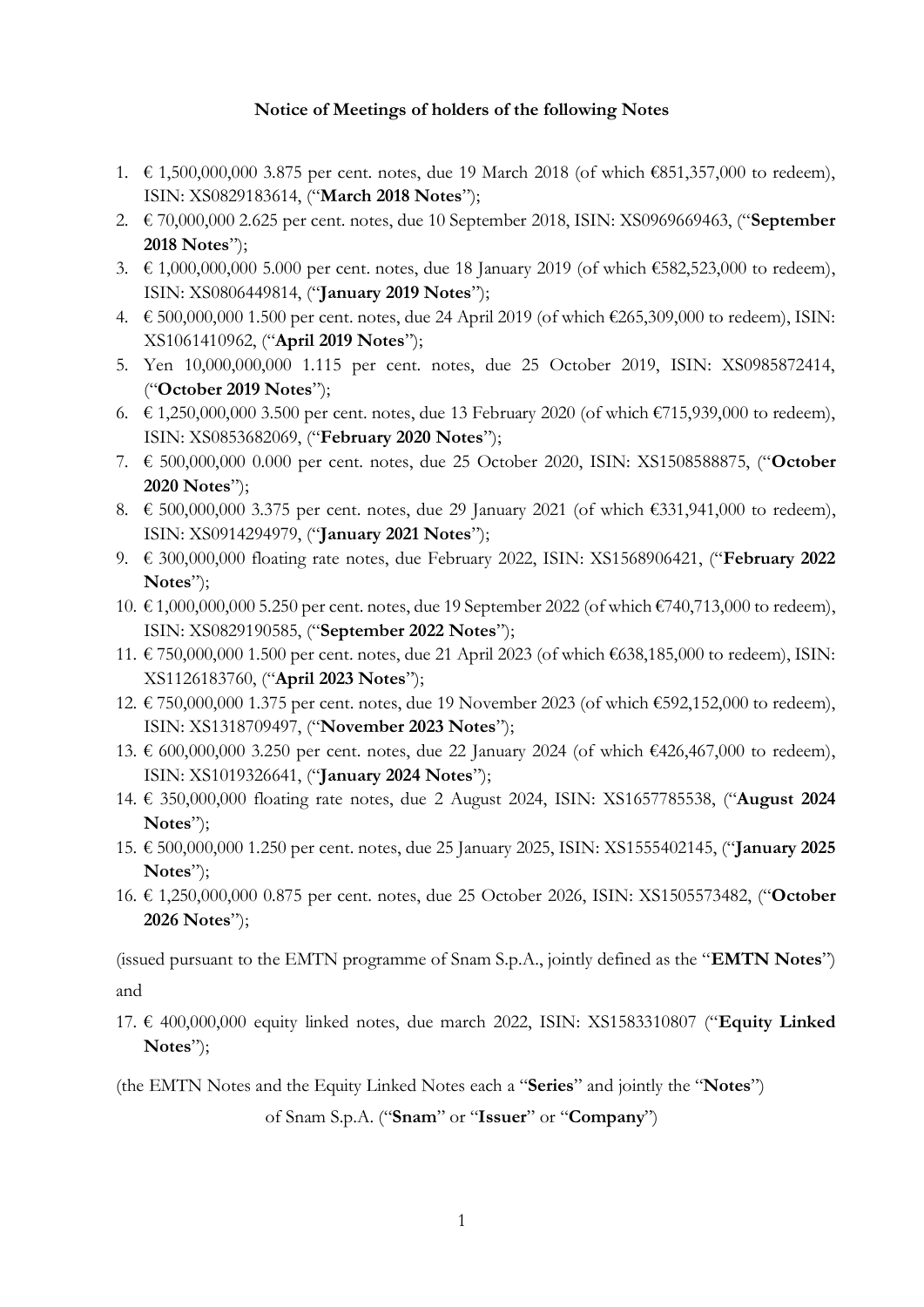The Noteholders of each Series of the Notes, pursuant to the provisions of the applicable terms and conditions (the "**Conditions**") and the "Agency Agreements" for the EMTN Notes and the "Paying, Transfer and Conversion Agency Agreement" for the Equity Linked Notes (collectively the "**Agency Contracts**") applicable to each Series of Notes, are convened to a meeting to be held in San Donato Milanese (MI) at the Issuer's registered office in Piazza Santa Barbara 7, in order to discuss and resolve on the agenda set out below, which is the same for each of the Meetings:

- the bondholders' Meeting relating to **March 2018 Notes**, at 10 a.m. CET on 27 September 2017, in a single call;
- the bondholders' Meeting relating to **September 2018 Notes**, at 10:15 p.m. CET on 27 September 2017, in a single call;
- the bondholders' Meeting relating to **January 2019 Notes**, at 10:30 a.m. CET on 27 September 2017, in a single call;
- the bondholders' Meeting relating to **April 2019 Notes**, at 10:45 a.m. CET on 27 September 2017, in a single call;
- the bondholders' Meeting relating to **October 2019 Notes**, at 11 a.m. CET on 27 September 2017, in a single call;
- the bondholders' Meeting relating to **February 2020 Notes**, at 11:15 a.m. CET on 27 September 2017, in a single call;
- the bondholders' Meeting relating to **October 2020 Notes**, at 11:30 a.m. CET on 27 September 2017, in a single call;
- the bondholders' Meeting relating to **January 2021 Notes**, at 11:45 a.m. CET on 27 September 2017, in a single call;
- the bondholders' Meeting relating to **February 2022 Notes**, at 12 p.m. CET on 27 September 2017, in a single call;
- the bondholders' Meeting relating to **September 2022 Notes**, at 12:15 p.m. CET on 27 September 2017, in a single call;
- the bondholders' Meeting relating to **April 2023 Notes**, at 12:30 p.m. CET on 27 September 2017, in a single call;
- the bondholders' Meeting relating to **November 2023 Notes**, at 12:45 p.m. CET on 27 September 2017, in a single call;
- the bondholders' Meeting relating to **January 2024 Notes**, at 1 p.m. CET on 27 September 2017, in a single call;
- the bondholders' Meeting relating to **August 2024 Notes**, at 1:15 p.m. CET on 27 September 2017, in a single call;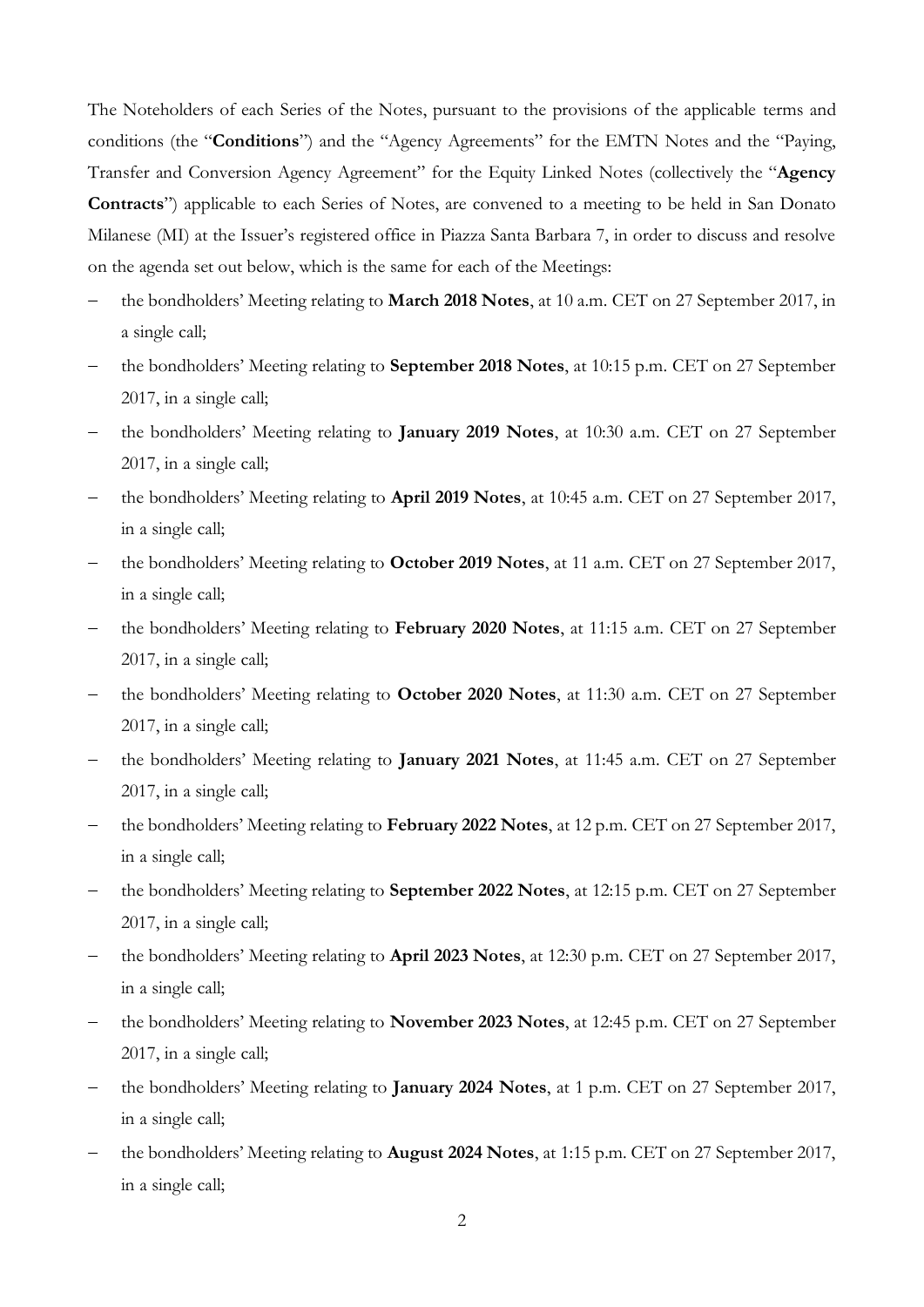- the bondholders' Meeting relating to **January 2025 Notes**, at 1:30 p.m. CET on 27 September 2017, in a single call;
- the bondholders' Meeting relating to **October 2026 Notes**, at 1:45 p.m. CET on 27 September 2017, in a single call;
- the bondholders' Meeting relating to the **Equity Linked Notes**, at 2:00 p.m. CET on 27 September 2017, in a single call;

(each one the "**Meeting**", and jointly the "**Meetings**").

#### **AGENDA**

# **Appointment of the Representative of the Noteholders – determination of the term of office – determination of the related remuneration.**

The Meeting will be held on a single call pursuant to the Issuer's bylaws and article 2369, para. 1, of the Italian Civil Code. Therefore, if the quorum required with reference to the Meeting is not reached, the Meeting will not be adjourned. The quorum requirements necessary for the Meetings to be validly constituted is one or more individuals present who hold Notes in a definitive form, or voting certificates or that they are delegates or representatives and that they represent at least one fifth of the Notes of each of the Series issued and not extinguished.

Unless the context requires otherwise, the terms used in this Notice have the meaning attributed to them, depending on the cases, in the relevant Agency Contract and, as far as applicable, in the relevant Conditions.

#### **Legitimate attendance and proxy voting**

(1) Only those Noteholders who hold Notes as at the close of business of the seventh Exchange Day at the Luxembourg Stock Exchange for holders of EMTN Notes, or the Vienna Stock Exchange (Third Market) for holders of Equity Linked Notes, prior to the date set for the Meeting, as certified by the paying Agent on the basis of the relevant book-entries in Euroclear Bank S.A./N.V. (**Euroclear**) or Clearstream Banking, société anonyme (**Clearstream, Luxembourg**), are entitled to participate and vote at the respective Meetings. Persons who become Noteholders thereafter will not be entitled to participate in or vote at the Meeting. For the purposes of this Notice, the **Exchange Day on the Luxembourg Stock Exchange or the Vienna Stock Exchange (Third Market)** means a day on which, respectively, the Luxembourg Stock Exchange or the Vienna Stock Exchange (Third Market) is open for business.

(2) The admission of Noteholders or their representatives to the Meeting, as well as the right to vote at the respective Meeting, are subject to delivery to the Issuer, by 5 p.m. (CET) on the third Exchange Day,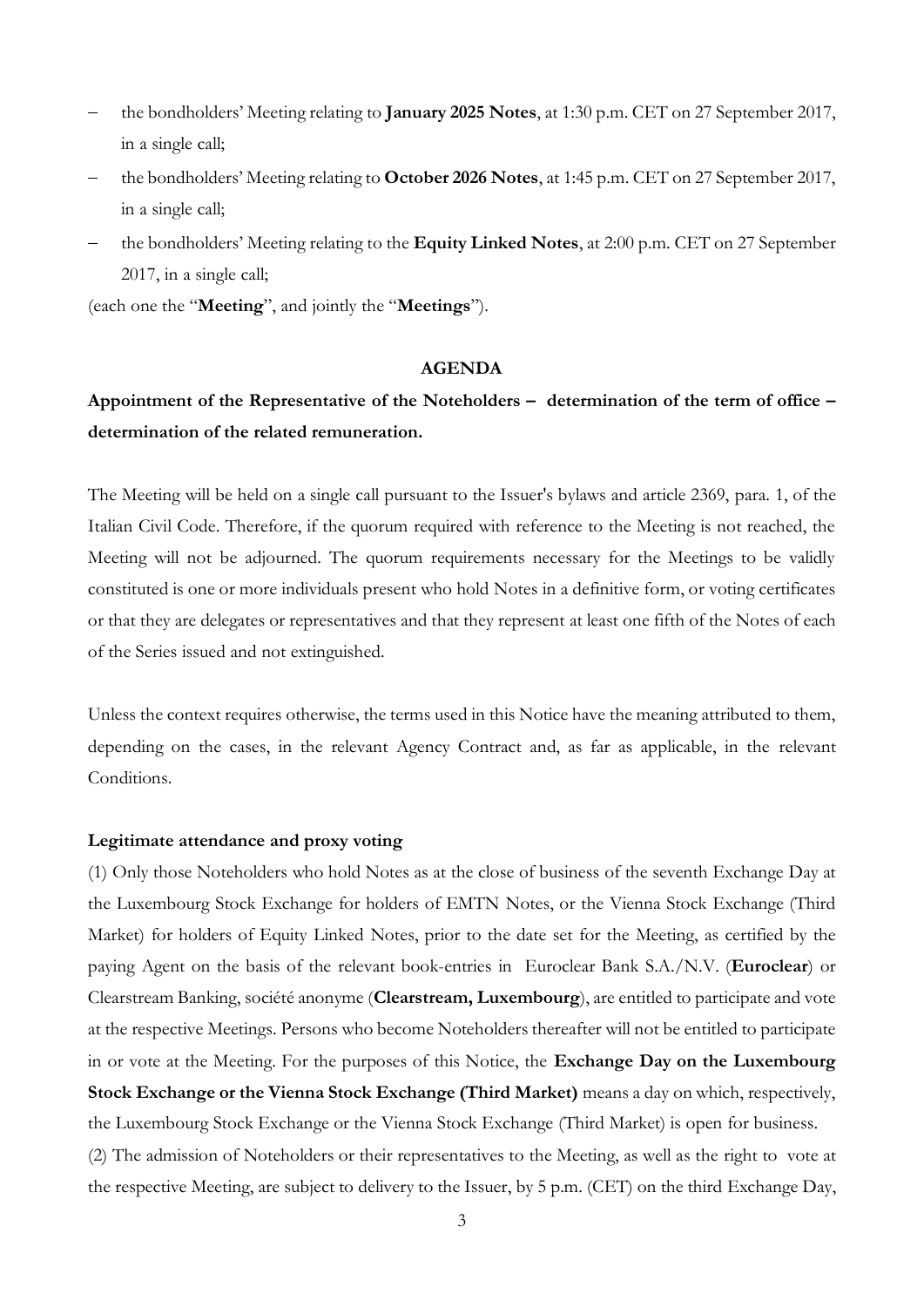depending on the cases, on the Luxembourg Stock Exchange or the Vienna Stock Exchange (Third Market), prior to the date set for the Meeting, of a certificate issued by the paying Agent confirming that the relevant Noteholder or his/her delegate is entitled to vote at the Meeting on the basis of the bookentries of Euroclear or Clearstream, Luxembourg, at the end of the seventh Exchange Day, depending on the cases, on the Luxembourg Stock Exchange or the Vienna Stock Exchange (Third Market), prior to the date set for the Meeting.

However, if the Issuer does not receive such certificate by 5 p.m. (CET) on the third Exchange Day, depending on the cases, on the Luxembourg Stock Exchange or the Vienna Stock Exchange (Third Market), prior to the date set for the Meeting, the Noteholder may in any case attend and vote at the Meeting providing that the certificate reaches the Issuer before the start of the Meeting.

The Issuer's bylaws do not provide for voting procedures by correspondence or electronic means.

(3) Noteholders who intend to participate and vote in person at the Meeting must present a valid Voting Certificate at the Meeting in relation to the Notes with reference to which they intend to vote.

Noteholders may obtain a Voting Certificate in accordance with the procedures indicated in subsection (6) below.

(4) Noteholders who do not intend to participate or vote in person may (a) hand over their valid Voting Certificate(s) to the person they intend to represent them (proxy forms for those participating on behalf of a Bondholder can be obtained from the paying Agent), or (b) the Noteholder may provide, depending on the cases, a Block Voting Instruction or a Voting Instruction (providing voting instructions and blocking instructions to Euroclear or Clearstream, Luxembourg in accordance with the procedures of Euroclear or Clearstream, Luxembourg, depending on the cases) giving the paying Agent instructions to appoint a representative who will participate and vote at the Meeting according to the instructions provided by the Noteholder.

(5) Pursuant to art. 135-*undecies* of the Financial Services Act, insofar as compatible, Snam has appointed the company Georgeson S.r.l. as the subject ("**Designated Representative**") on whom Noteholders may confer a proxy free of charge, by the end of the second market trading day prior to the date set for the Meeting, via the electronic voting instructions given to the paying Agent through the relevant Clearing System.

Proxies and related voting instructions are revocable within the aforementioned period.

As of 24 August 2017, the Designated Representative will be available to Noteholders to provide necessary information and clarifications via the freephone number 800 189038 for those calling from Italy and +39 06 42171800 for those calling from abroad, as well as via e-mail to rappresentantesnam@georgeson.com.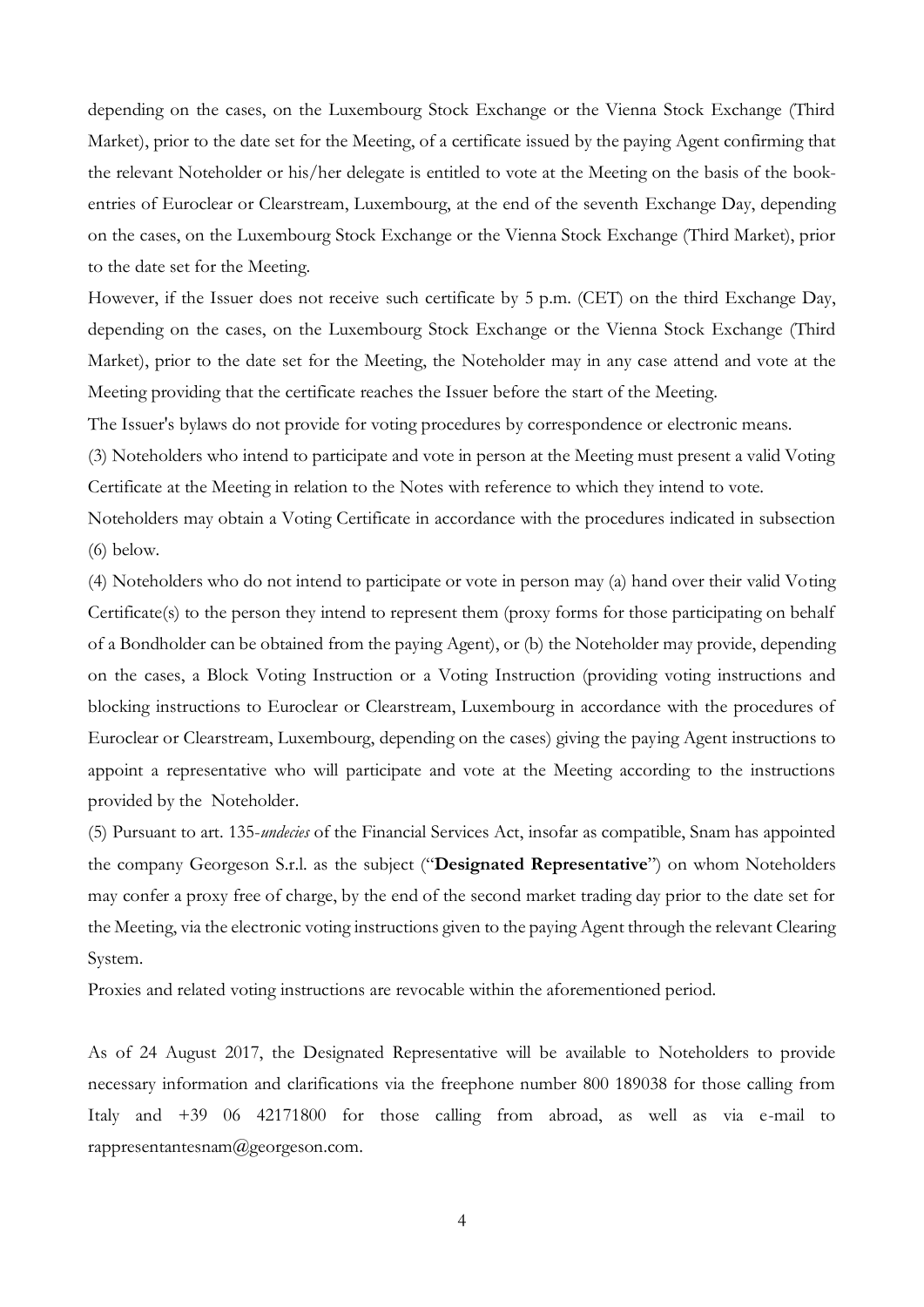(6) Each of these Voting Certificates, Voting Instructions or Block Voting Instructions (depending on the cases) is issued by the paying Agent, or, in the case of the Voting Certificate, by the intermediary with whom the Noteholder has an account, and the forms for the Voting Certificate, Voting Instructions or Block Voting Instructions are available from the paying Agent or the intermediary with whom the Noteholder has an account.

## **Conduct of the Meeting**

(1) Each topic remitted to the Meeting shall be decided in the first instance by voting by a show of hands. A poll may be requested (before or after the voting declaration by a show of hands) by the Chair, the Issuer or any other Eligible Person or Eligible Voter, depending on the cases (irrespective of the amount of Notes they hold or represent);

(2) At the Meeting:

a) by voting by a show of hands, every Eligible Person or Eligible Voter present shall have a vote; and b) on a poll every Eligible Person or Eligible Voter present shall have a vote;

in any case with reference to each one, every 1 euro of nominal value of the Bonds held or represented by such Eligible Person or Eligible Voter. Without prejudice to the obligations of the delegates indicated in each Block Voting Instruction or in the Voting Instructions (depending on the case), each Eligible Person or Eligible Voter entitled to more than one vote is not obliged to cast their vote in the same way for all the votes to which he is entitled to.

### **Additions to the agenda and proposals for resolution on the items already on the agenda**

Pursuant to the provisions of article 126-*bis* of the Financial Services Act, with reference to each of the Notes, the Noteholders which, even jointly, represent at least one fortieth of the relative amount (2.5%) may request, within ten days of publication of this notice (that is by 4 September 2017), to supplement the items on the agenda of the relevant Meeting, indicating the additional items they intend to propose or to present proposals to be resolved on items already on the agenda, by means of a written request to be sent to the registered office of the Company by registered mail with return receipt or by certified email to the address snam.assemblea@pec.snam.it, together with a report on the requested matters to be dealt with or the reasons for further proposals to be resolved presented on items already on the agenda. The legitimate exercising of the right is subject to having received documentation from the Company attesting ownership of the above-indicated share of the Notes relating to the Meetings of interest. In any event, each Noteholder, entitled to vote at the relevant Meeting, may individually present proposals to be resolved upon at the Meeting. Further information is available in the relevant section of the Issuer's website www.snam.it.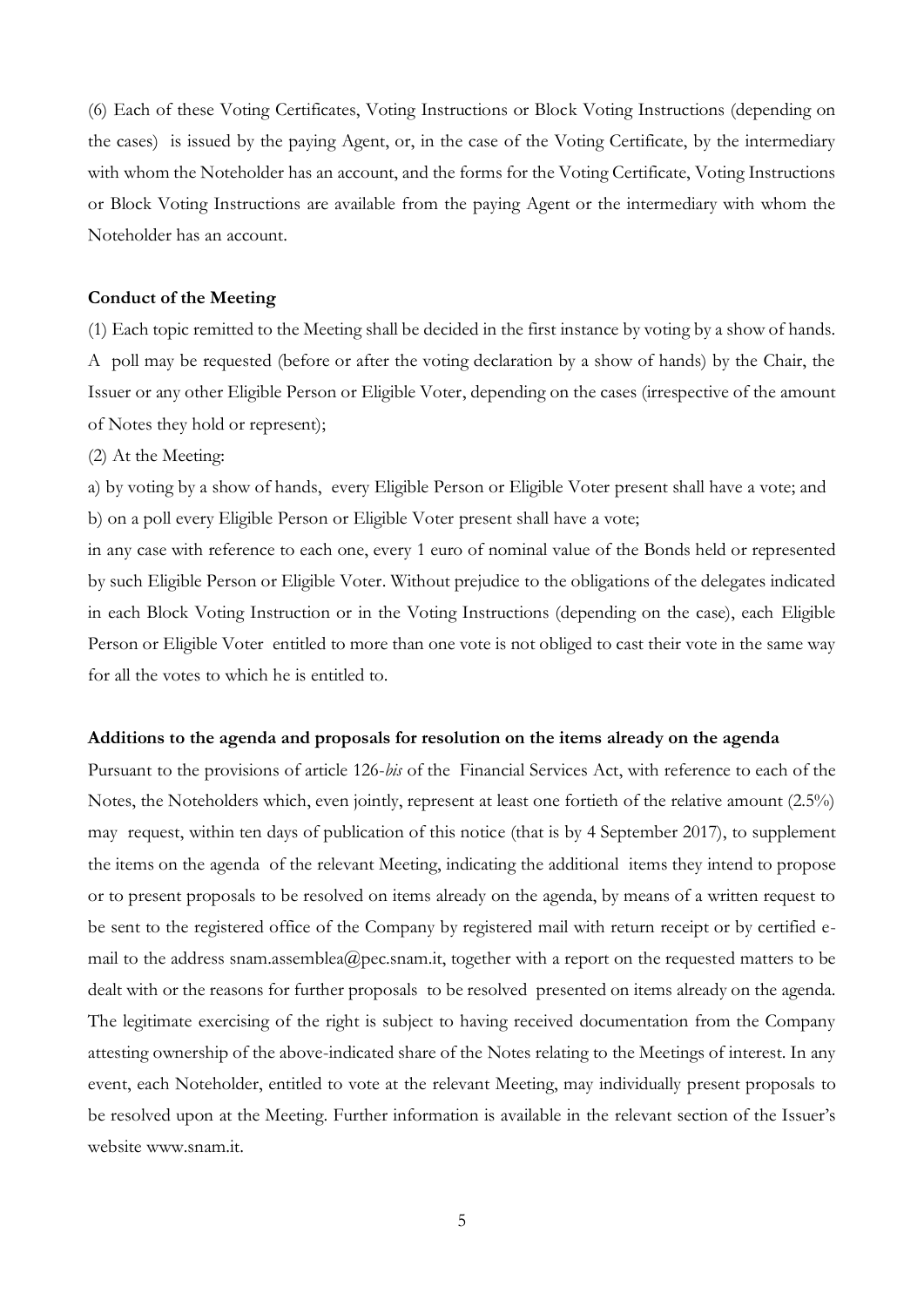## **Questions on the items on the agenda**

Pursuant to the provisions of article 127-*ter* of the Financial Services Act, the Noteholders may submit questions about items on the agenda before the respective Meeting, having them reach Snam S.p.A. - Company Secretarial Office (Bondholders' Meeting Questions - September 2017) Piazza Santa Barbara, 7 20097 San Donato Milanese (MI) – Italy by email to the address segreteriasocietaria@snam.it by 24 September 2017. The legitimate exercising of the right is subject to having received specific documentation from the Company attesting ownership of the bonds. The Issuer may provide the Bondholders with answers to the questions before, or at the latest, during the Meeting. The Issuer may provide a single answer to questions with the same content. However, the Issuer is not obliged to respond to questions if the information requested is already available on the website of the Issuer in the FAQ section (www.snam.it).

#### **Amount of capital and loan amount**

At the date of publication of this Notice, the share capital fully paid in by Snam is 2,735,670,475.56 euros, divided into 3,500,638,294 ordinary shares, without par value.

The outstanding total amount of the Notes on the date of this Notice amounts to, respectively:

- 851,357,000 euros as regards the bonds "**March 2018 Notes**";
- 70,000,000 euros as regards the bonds "**September 2018 Notes**";
- 582,523,000 euros as regards the bonds "**January 2019 Notes**";
- 265,309,000 euros as regards the bonds "**April 2019 Notes**";
- 10,000,000,000 yen as regards the bonds "**October 2019 Notes**";
- 715,939,000 euros as regards the bonds "**February 2020 Notes**";
- 500,000,000 euros as regards the bonds "**October 2020 Notes**";
- 331,941,000 euros as regards the bonds "**January 2021 Notes**";
- 300,000,000 euros as regards the bonds "**February 2022 Notes**";
- 740,713,000 euros as regards the bonds "**September 2022 Notes**";
- 638,185,000 euros as regards the bonds "**April 2023 Notes**";
- 592,152,000 euros as regards the bonds "**November 2023 Notes**";
- 426,467,000 euros as regards the bonds "**January 2024 Notes**";
- 350,000,000 euros as regards the bonds "**August 2024 Notes**";
- 500,000,000 euros as regards the bonds "**January 2025 Notes**";
- 1,250,000,000 euros as regards the bonds "**October 2026 Notes**";
- 400,000,000 euros as regards the "**Equity Linked Notes**".

## **Documentation**